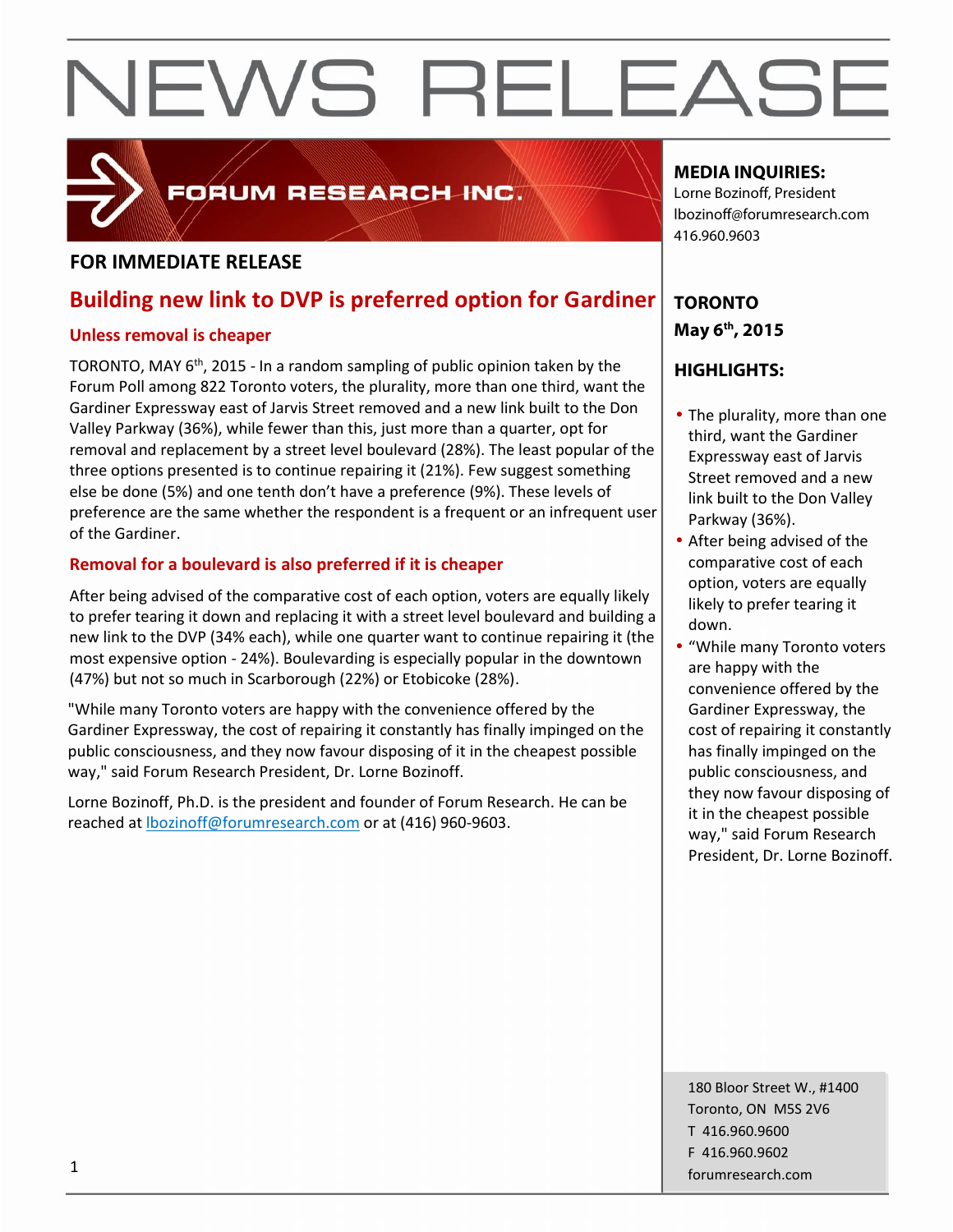# **Methodology**

The Forum Poll™ was conducted by Forum Research with the results based on an interactive voice response telephone survey of 822 randomly selected voters in Toronto, Ontario. The poll was conducted on May 1-5<sup>th</sup>, 2015.

FORUM RESEARCH INC.

Results based on the total sample are considered accurate +/-3%, 19 times out of 20. Subsample results will be less accurate. Margins of error for subsample (such as age, gender) results are available at www.forumresearch.com/samplestim.asp

Where appropriate, the data has been statistically weighted by age, region, and other variables to ensure that the sample reflects the actual population according to the latest Census data.

This research is not necessarily predictive of future outcomes, but rather, captures opinion at one point in time. Forum Research conducted this poll as a public service and to demonstrate our survey research capabilities. Forum houses its poll results in the Data Library of the Department of Political Science at the University of Toronto.

With offices across Canada and around the world, 100% Canadian-owned Forum Research is one of the country's leading survey research firms. This Forum Poll™and other polls may be found at Forum's poll archive at www.forumresearch.com/polls.asp

### **MEDIA INQUIRIES:**

Lorne Bozinoff, President lbozinoff@forumresearch.com 416.960.9603

**TORONTO May 6 th, 2015**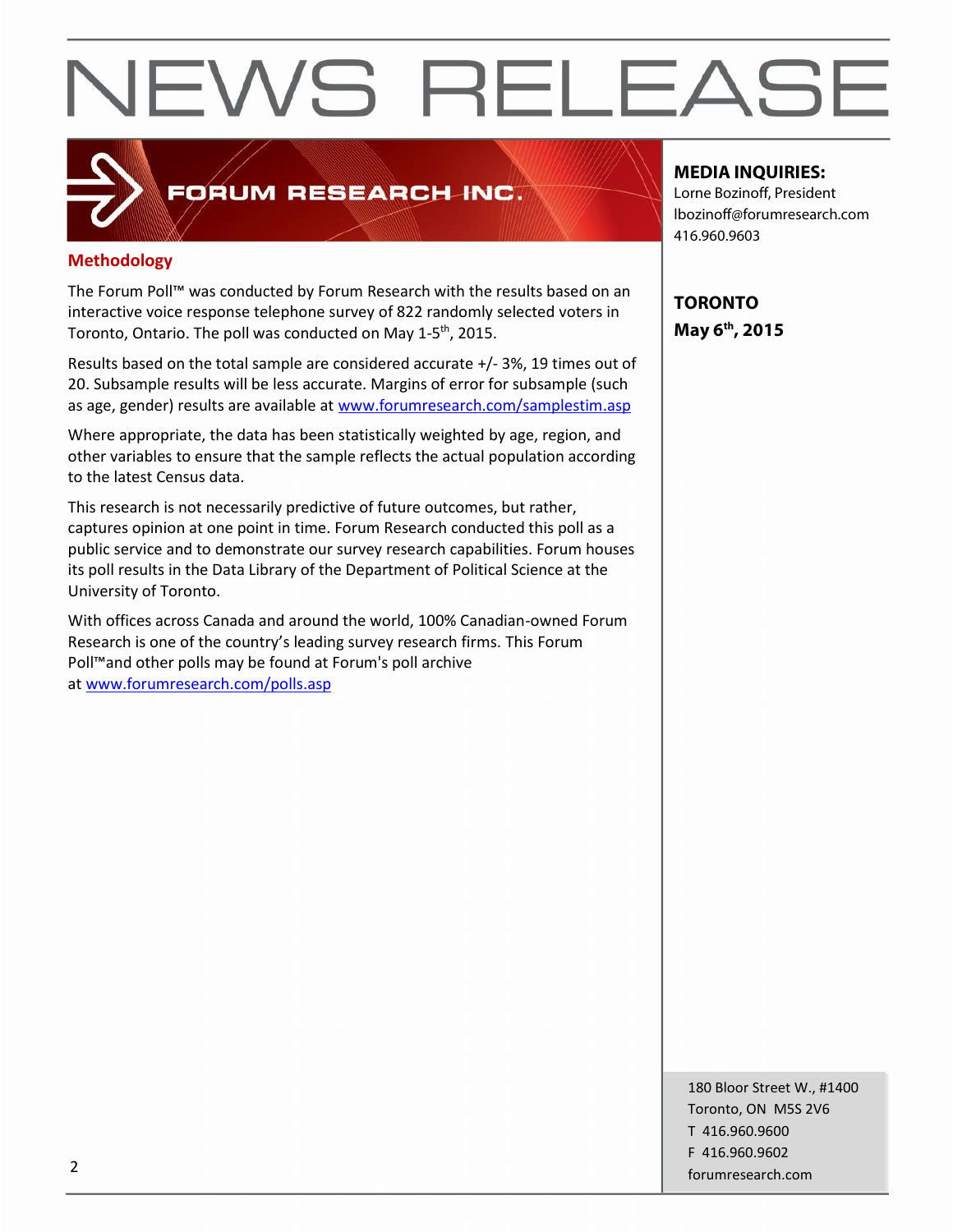# FORUM RESEARCH INC.

#### *Gardiner Expressway Solutions*

*'The city has proposed three solutions for the Gardiner Expressway continue repairing it, remove it east of Jarvis Street and replace it with a street level boulevard, or build a new link to the Don Valley Parkway. Which of these options do you prefer?'*

*[All respondents]*

### *Age / Gender*

| ℅                                                           | <b>Total</b> | $18 -$<br>34 | $35 -$<br>44 | 45-<br>54 | 55-<br>64 | $65+$          | <b>Male</b> | <b>Female</b>  |
|-------------------------------------------------------------|--------------|--------------|--------------|-----------|-----------|----------------|-------------|----------------|
| Sample                                                      | 822          | 180          | 136          | 170       | 148       | 188            | 442         | 380            |
| Remove it and replace it with a<br>boulevard                | 28           | 28           | 32           | 17        | 30        | 33             | 27          | 28             |
| Continue repairing it                                       | 21           | 27           | 13           | 26        | 19        | 17             | 21          | 21             |
| <b>Build a new link to the Don</b><br><b>Valley Parkway</b> | 36           | 30           | 40           | 40        | 36        | 38             | 40          | 33             |
| Something else                                              | 5            | 6            | 5            | 6         | 5         | $\overline{4}$ | 7           | $\overline{4}$ |
| Don't know                                                  | 9            | 9            | 10           | 10        | 9         | 7              | 5           | 13             |

### *Region*

| %                                                           | <b>Total</b> | <b>Toronto or</b><br><b>East York</b> | <b>North</b><br><b>York</b> | Etobicoke or<br><b>York</b> | Scarborough |
|-------------------------------------------------------------|--------------|---------------------------------------|-----------------------------|-----------------------------|-------------|
| Sample                                                      | 822          | 345                                   | 165                         | 160                         | 152         |
| Remove it and replace it<br>with a boulevard                | 28           | 32                                    | 28                          | 27                          | 22          |
| Continue repairing it                                       | 21           | 25                                    | 18                          | 16                          | 25          |
| <b>Build a new link to the Don</b><br><b>Valley Parkway</b> | 36           | 31                                    | 39                          | 40                          | 36          |
| Something else                                              | 5            | $\overline{4}$                        | $\overline{4}$              | 7                           | 7           |
| Don't know                                                  | 9            | 7                                     | 11                          | 10                          | 10          |

### *Household Income*

| %                                             | <b>Total</b> | <\$20K         | $$20-$<br><b>\$40K</b> | \$40-<br><b>\$60K</b> | \$60-<br><b>\$80K</b> | \$80-<br>\$100K | \$100-<br><b>\$250K</b> |
|-----------------------------------------------|--------------|----------------|------------------------|-----------------------|-----------------------|-----------------|-------------------------|
| Sample                                        | 822          | 82             | 98                     | 117                   | 93                    | 90              | 172                     |
| Remove it and replace it<br>with a boulevard  | 28           | 22             | 29                     | 21                    | 35                    | 28              | 29                      |
| Continue repairing it                         | 21           | 23             | 23                     | 21                    | 16                    | 27              | 19                      |
| Build a new link to the<br>Don Valley Parkway | 36           | 29             | 29                     | 44                    | 41                    | 37              | 39                      |
| Something else                                | 5            | $\overline{4}$ | 8                      | 7                     | 6                     | 6               | 5                       |
| Don't know                                    | 9            | 21             | 12                     | 7                     | 2                     | $\overline{2}$  | 8                       |
|                                               |              |                |                        |                       |                       |                 |                         |

180 Bloor Street W., #1400 Toronto, ON M5S 2V6 T 416.960.9600 F 416.960.9602 forumresearch.com 3

# **MEDIA INQUIRIES:**

Lorne Bozinoff, President lbozinoff@forumresearch.com 416.960.9603

# **TORONTO May 6 th, 2015**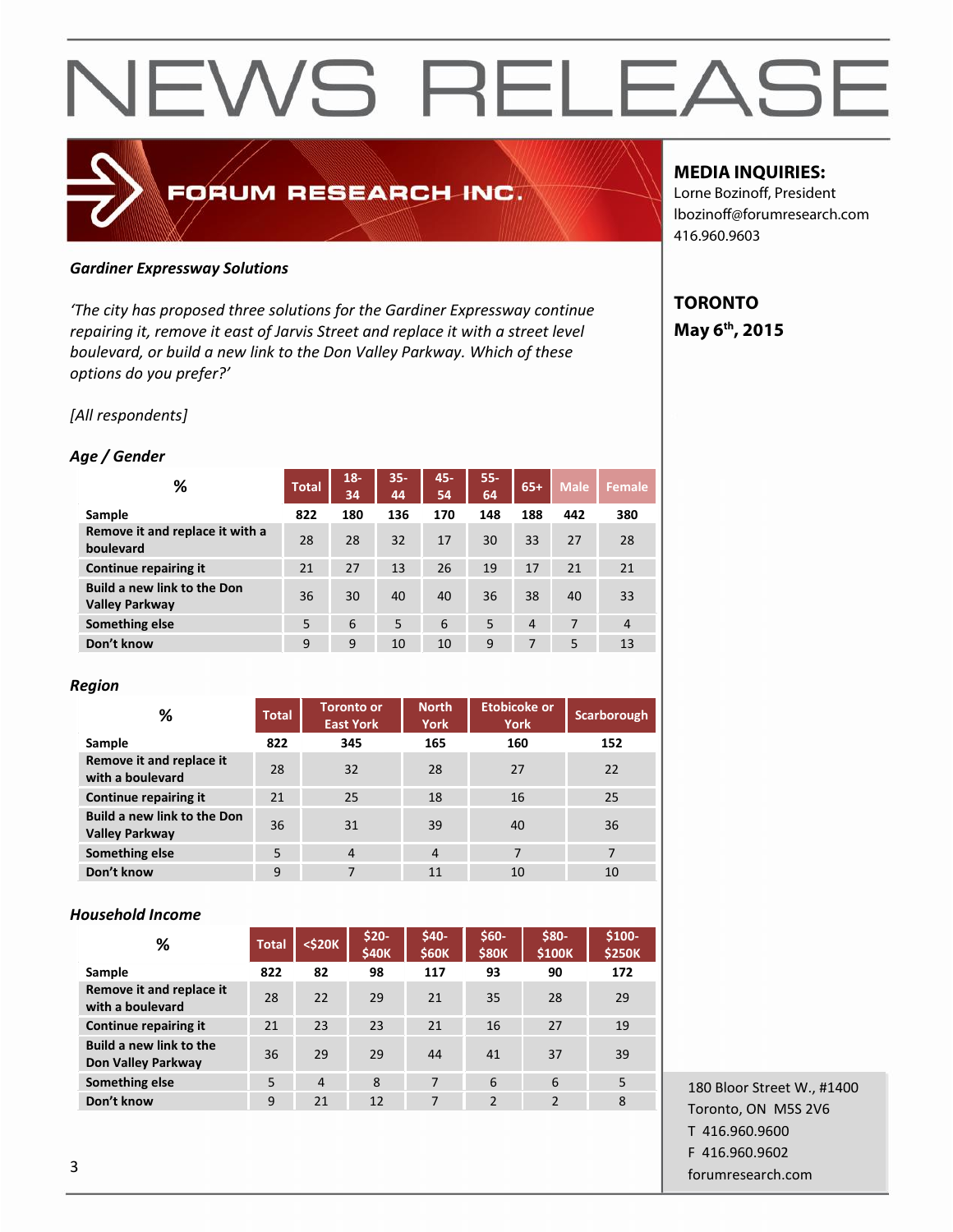

FORUM RESEARCH INC.

### **MEDIA INQUIRIES:**

Lorne Bozinoff, President lbozinoff@forumresearch.com 416.960.9603

#### *Last Mayoral Vote*

| %                                             | <b>Total</b> | <b>Doug</b><br>Ford | <b>John</b><br><b>Tory</b> | <b>Olivia</b><br>Chow | <b>Someone</b><br>else | Τ( |
|-----------------------------------------------|--------------|---------------------|----------------------------|-----------------------|------------------------|----|
| Sample                                        | 822          | 134                 | 350                        | 146                   | 46                     | M  |
| Remove it and replace it with a<br>boulevard  | 28           | 22                  | 34                         | 40                    | 16                     |    |
| <b>Continue repairing it</b>                  | 21           | 31                  | 18                         | 15                    | 23                     |    |
| Build a new link to the Don Valley<br>Parkway | 36           | 36                  | 35                         | 27                    | 45                     |    |
| Something else                                | 5            | 6                   | $\overline{4}$             | 9                     | 7                      |    |
| Don't know                                    | 9            | 6                   | 9                          | 9                     | 10                     |    |

**TORONTO May 6 th, 2015**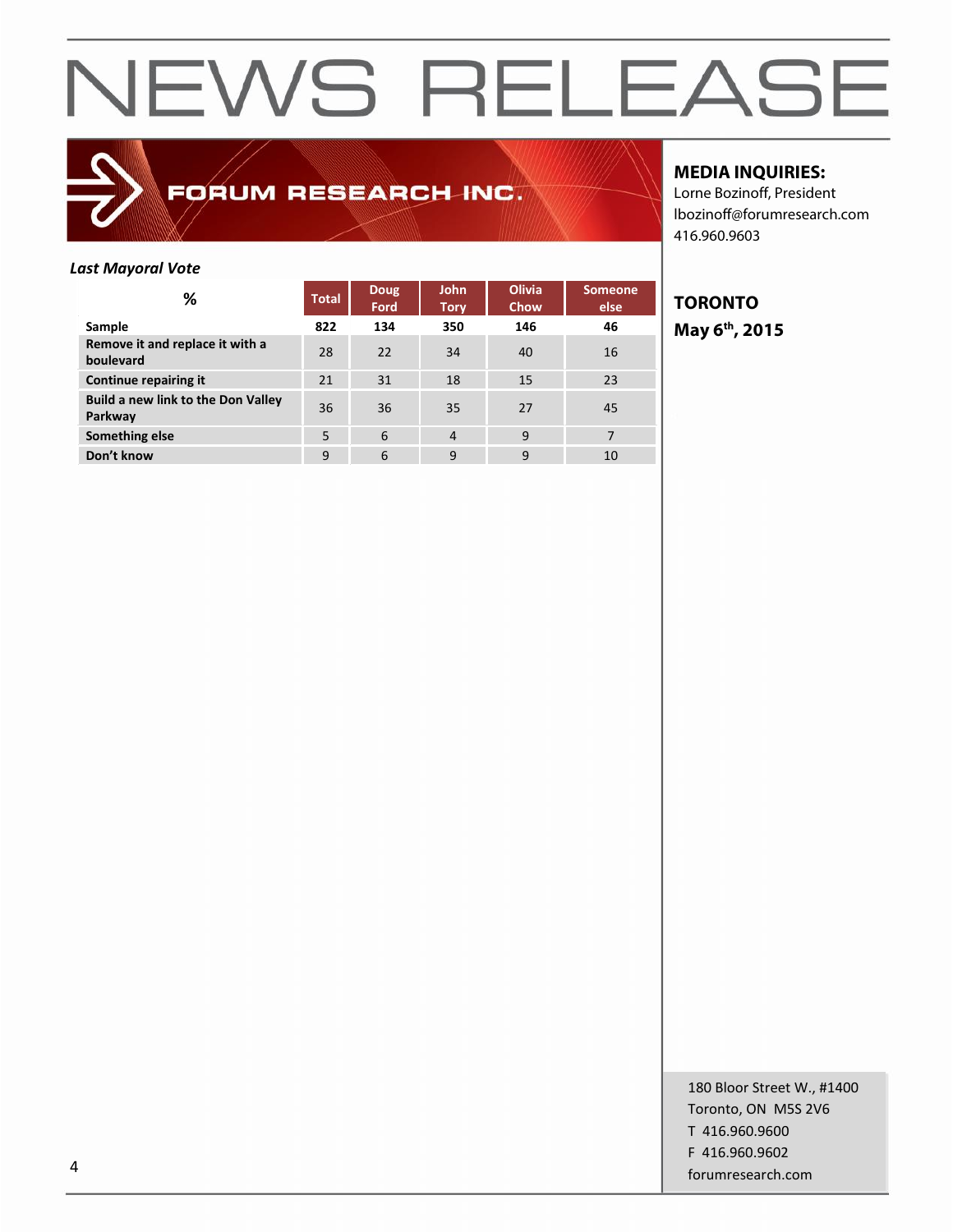# FORUM RESEARCH INC.

#### *Gardiner Expressway Solutions: Cost Consideration*

*'The least expensive option is to remove and replace it, the next least expensive is to repair it and the most expensive is to build a new link to the Don Valley Parkway. Which option do you prefer?'*

### *[All respondents]*

### *Age / Gender*

| ℅                                                           | <b>Total</b> | $18 -$<br>34   | $35 -$<br>44 | 45-<br>54      | $55 -$<br>64 | $65+$ | <b>Male</b>    | <b>Female</b> |
|-------------------------------------------------------------|--------------|----------------|--------------|----------------|--------------|-------|----------------|---------------|
| Sample                                                      | 822          | 180            | 136          | 170            | 148          | 188   | 442            | 380           |
| Remove it and replace it with a<br>boulevard                | 34           | 33             | 37           | 25             | 37           | 37    | 35             | 32            |
| <b>Continue repairing it</b>                                | 24           | 27             | 21           | 27             | 23           | 19    | 21             | 27            |
| <b>Build a new link to the Don</b><br><b>Valley Parkway</b> | 34           | 33             | 33           | 39             | 33           | 34    | 37             | 32            |
| Something else                                              | 3            | 3              | 2            | 6              | $\mathbf{1}$ | 3     | 3              | 3             |
| Don't know                                                  | 5            | $\overline{4}$ | 6            | $\overline{4}$ | 5            | 7     | $\overline{4}$ | 6             |

#### *Region*

| %                                                           | <b>Total</b> | <b>Toronto or</b><br><b>East York</b> | <b>North</b><br><b>York</b> | <b>Etobicoke or</b><br><b>York</b> | Scarborough |
|-------------------------------------------------------------|--------------|---------------------------------------|-----------------------------|------------------------------------|-------------|
| Sample                                                      | 822          | 345                                   | 165                         | 160                                | 152         |
| Remove it and replace it<br>with a boulevard                | 34           | 45                                    | 35                          | 29                                 | 22          |
| Continue repairing it                                       | 24           | 17                                    | 23                          | 25                                 | 32          |
| <b>Build a new link to the Don</b><br><b>Valley Parkway</b> | 34           | 27                                    | 34                          | 41                                 | 37          |
| Something else                                              | 3            | $\overline{4}$                        | $\mathbf{1}$                | $\overline{2}$                     | 6           |
| Don't know                                                  | 5            | 6                                     | 6                           | 4                                  | 3           |

### *Household Income*

| ℅                                             | <b>Total</b> | <\$20K         | $$20-$<br>\$40K | $$40-$<br><b>\$60K</b> | $$60-$<br><b>\$80K</b> | \$80-<br>\$100K | \$100-<br><b>\$250K</b> |
|-----------------------------------------------|--------------|----------------|-----------------|------------------------|------------------------|-----------------|-------------------------|
| Sample                                        | 822          | 82             | 98              | 117                    | 93                     | 90              | 172                     |
| Remove it and replace it<br>with a boulevard  | 34           | 32             | 30              | 26                     | 39                     | 37              | 36                      |
| Continue repairing it                         | 24           | 31             | 27              | 29                     | 19                     | 20              | 20                      |
| Build a new link to the<br>Don Valley Parkway | 34           | 28             | 28              | 40                     | 36                     | 36              | 38                      |
| Something else                                | 3            | $\overline{4}$ | $\overline{2}$  | $\overline{2}$         | $\overline{4}$         | 3               | $\mathbf{1}$            |
| Don't know                                    | 5            | 5              | 12              | $\mathfrak{p}$         | $\overline{2}$         | 3               | 4                       |

180 Bloor Street W., #1400 Toronto, ON M5S 2V6 T 416.960.9600 F 416.960.9602 forumresearch.com 5

# **MEDIA INQUIRIES:**

Lorne Bozinoff, President lbozinoff@forumresearch.com 416.960.9603

# **TORONTO May 6 th, 2015**